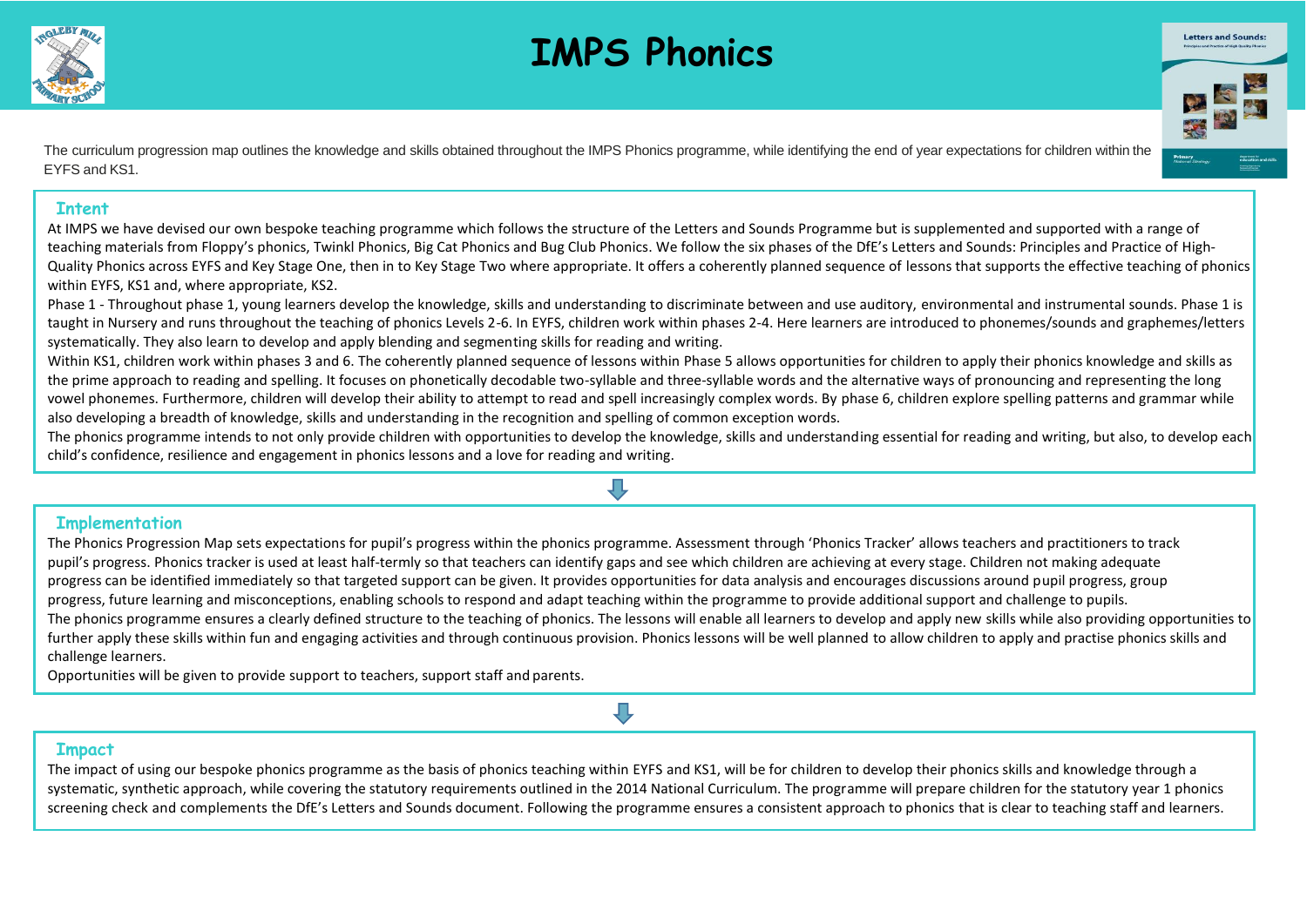| <b>Reading Progression Grid for Nursery</b>                                                                                                                                                                                                                                                                                                                                                                                                                                                                                                                                                                                          |                                                                                                                                                                                                                                                                                         |  |  |  |
|--------------------------------------------------------------------------------------------------------------------------------------------------------------------------------------------------------------------------------------------------------------------------------------------------------------------------------------------------------------------------------------------------------------------------------------------------------------------------------------------------------------------------------------------------------------------------------------------------------------------------------------|-----------------------------------------------------------------------------------------------------------------------------------------------------------------------------------------------------------------------------------------------------------------------------------------|--|--|--|
| <b>Educational Programme for Literacy:</b>                                                                                                                                                                                                                                                                                                                                                                                                                                                                                                                                                                                           | <b>Word Reading Early Learning Goal:</b>                                                                                                                                                                                                                                                |  |  |  |
| It is crucial for children to develop a life-long love of reading. Reading consists of two<br>dimensions: language comprehension and word reading. Language comprehension<br>(necessary for both reading and writing) starts from birth. It only develops when adults talk<br>with children about the world around them and the books (stories and non-fiction) they read<br>with them, and enjoy rhymes, poems and songs together. Skilled word reading, taught later,<br>involves both the speedy working out of the pronunciation of unfamiliar printed words<br>(decoding) and the speedy recognition of familiar printed words. | • Say a sound for each letter in the alphabet and at least 10 digraphs;<br>• Read words consistent with their phonic knowledge by sound-blending;<br>• Read aloud simple sentences and books that are consistent with their<br>phonic knowledge, including some common exception words. |  |  |  |
| <b>Progression towards the ELG:</b>                                                                                                                                                                                                                                                                                                                                                                                                                                                                                                                                                                                                  | <b>Contextualised school aims:</b>                                                                                                                                                                                                                                                      |  |  |  |
| By the end of the Summer Term Nursery children should be able to:<br>Begins to orally segment and blend.<br>$\bullet$<br>Begins to develop phonological and phonemic awareness<br>Hears and says the initial sound in words<br>Claps or taps the syllables in words during sound play.<br>By the end of the Spring Term Nursery children should be able to:<br>Begins to develop phonological and phonemic awareness<br>Shows awareness of rhyme and alliteration                                                                                                                                                                    |                                                                                                                                                                                                                                                                                         |  |  |  |
| By the end of the Autumn Term Nursery children should be able to:                                                                                                                                                                                                                                                                                                                                                                                                                                                                                                                                                                    |                                                                                                                                                                                                                                                                                         |  |  |  |
| Begins to develop phonological and phonemic awareness<br>Recognises rhythm in spoken words, songs, poems and rhymes.<br>Claps or taps the syllables in words during sound play.                                                                                                                                                                                                                                                                                                                                                                                                                                                      |                                                                                                                                                                                                                                                                                         |  |  |  |
| Key vocabulary (for adults):<br>alphabet, blend, capital, ccvc word, consonants, cv word, cvc word, cvcc word, digraph, final<br>sound, grapheme, initial sound, letter names, letter, medial sound, onset and rhyme,<br>phoneme frame, phoneme, rhyme, segment,<br>sentence, sound buttons, syllable, tricky words, trigraph, vowel                                                                                                                                                                                                                                                                                                 | Key vocabulary (to introduce to children):                                                                                                                                                                                                                                              |  |  |  |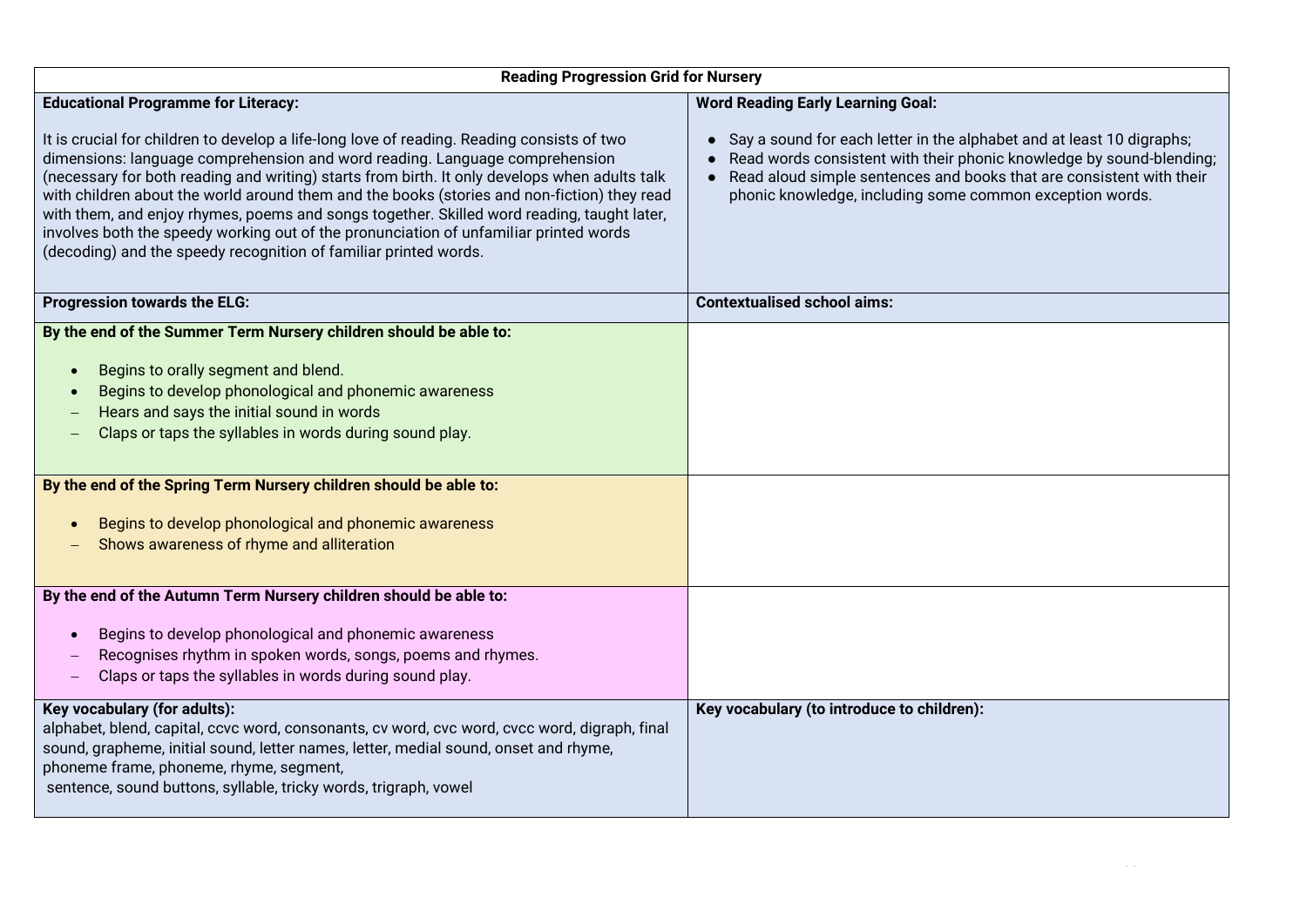| <b>Reception Progression Grid Reading</b>                                                                                                                                                                                                                                                                                                                                                                                                                                                                                                                                                                                         |                                                                                                                                                                                                                                                                                   |  |  |
|-----------------------------------------------------------------------------------------------------------------------------------------------------------------------------------------------------------------------------------------------------------------------------------------------------------------------------------------------------------------------------------------------------------------------------------------------------------------------------------------------------------------------------------------------------------------------------------------------------------------------------------|-----------------------------------------------------------------------------------------------------------------------------------------------------------------------------------------------------------------------------------------------------------------------------------|--|--|
| <b>Educational Programme for Literacy:</b>                                                                                                                                                                                                                                                                                                                                                                                                                                                                                                                                                                                        | <b>Word Reading Early Learning Goal:</b>                                                                                                                                                                                                                                          |  |  |
| It is crucial for children to develop a life-long love of reading. Reading consists of two dimensions:<br>language comprehension and word reading. Language comprehension (necessary for both reading<br>and writing) starts from birth. It only develops when adults talk with children about the world around<br>them and the books (stories and non-fiction) they read with them, and enjoy rhymes, poems and songs<br>together. Skilled word reading, taught later, involves both the speedy working out of the pronunciation<br>of unfamiliar printed words (decoding) and the speedy recognition of familiar printed words. | Say a sound for each letter in the alphabet and at least 10 digraphs;<br>Read words consistent with their phonic knowledge by sound-blending;<br>Read aloud simple sentences and books that are consistent with their<br>phonic knowledge, including some common exception words. |  |  |
| Progression towards the ELG:                                                                                                                                                                                                                                                                                                                                                                                                                                                                                                                                                                                                      | <b>Contextualised school aims:</b>                                                                                                                                                                                                                                                |  |  |
| By the end of the Summer Term Reception children should be able to:                                                                                                                                                                                                                                                                                                                                                                                                                                                                                                                                                               |                                                                                                                                                                                                                                                                                   |  |  |
| Engages with books and other reading materials at an increasingly deeper level, sometimes<br>$\bullet$<br>drawing on their phonic knowledge to decode words, and their knowledge of language<br>structure, subject knowledge and illustrations to interpret the text.<br>Can read some high frequency words, and to use developing knowledge of letters and sounds<br>to read simple phonically decodable words and simple sentences.                                                                                                                                                                                             |                                                                                                                                                                                                                                                                                   |  |  |
| By the end of the Spring Term Reception children should be able to:                                                                                                                                                                                                                                                                                                                                                                                                                                                                                                                                                               |                                                                                                                                                                                                                                                                                   |  |  |
| Begins to develop phonological and phonemic awareness<br>$\bullet$<br>Continues a rhyming string and identifies alliteration<br>Begins to link sounds to some frequently used digraphs, e.g. sh, th, ee<br>Starts naming and sounding the letters of the alphabet<br>Begins to read some high frequency words, and to use developing knowledge of letters and<br>$\bullet$<br>sounds to read simple phonically decodable words and simple sentences.                                                                                                                                                                              |                                                                                                                                                                                                                                                                                   |  |  |
| By the end of the Autumn Term Reception children should be able to:                                                                                                                                                                                                                                                                                                                                                                                                                                                                                                                                                               |                                                                                                                                                                                                                                                                                   |  |  |
| Begins to recognise some written names of peers, siblings or "Mummy"/"Daddy" for example.<br>$\bullet$<br>Begins to develop phonological and phonemic awareness.<br>$\bullet$<br>Hears and says the initial sound in words.<br>Begins to segment the sounds in simple words and blend them together and knows which<br>$\overline{\phantom{m}}$<br>letters represent some of them.<br>Starts to link sounds to letters.<br>$\overline{\phantom{m}}$<br>Includes everyday literacy artefacts in play, such as labels, instructions, signs, envelopes, etc<br>$\bullet$                                                             |                                                                                                                                                                                                                                                                                   |  |  |
| Key vocabulary (for adults):<br>Grapheme, digraph, phoneme, trigraph, cvc word, segment, blend, rhyme, sentence, alphabet, letter,<br>capital, sound buttons, tricky words, phoneme frame, onset and rhyme, initial sound, final sound,<br>medial sound, vowel, letter names, syllable                                                                                                                                                                                                                                                                                                                                            | Key vocabulary (to be introduced to children):                                                                                                                                                                                                                                    |  |  |